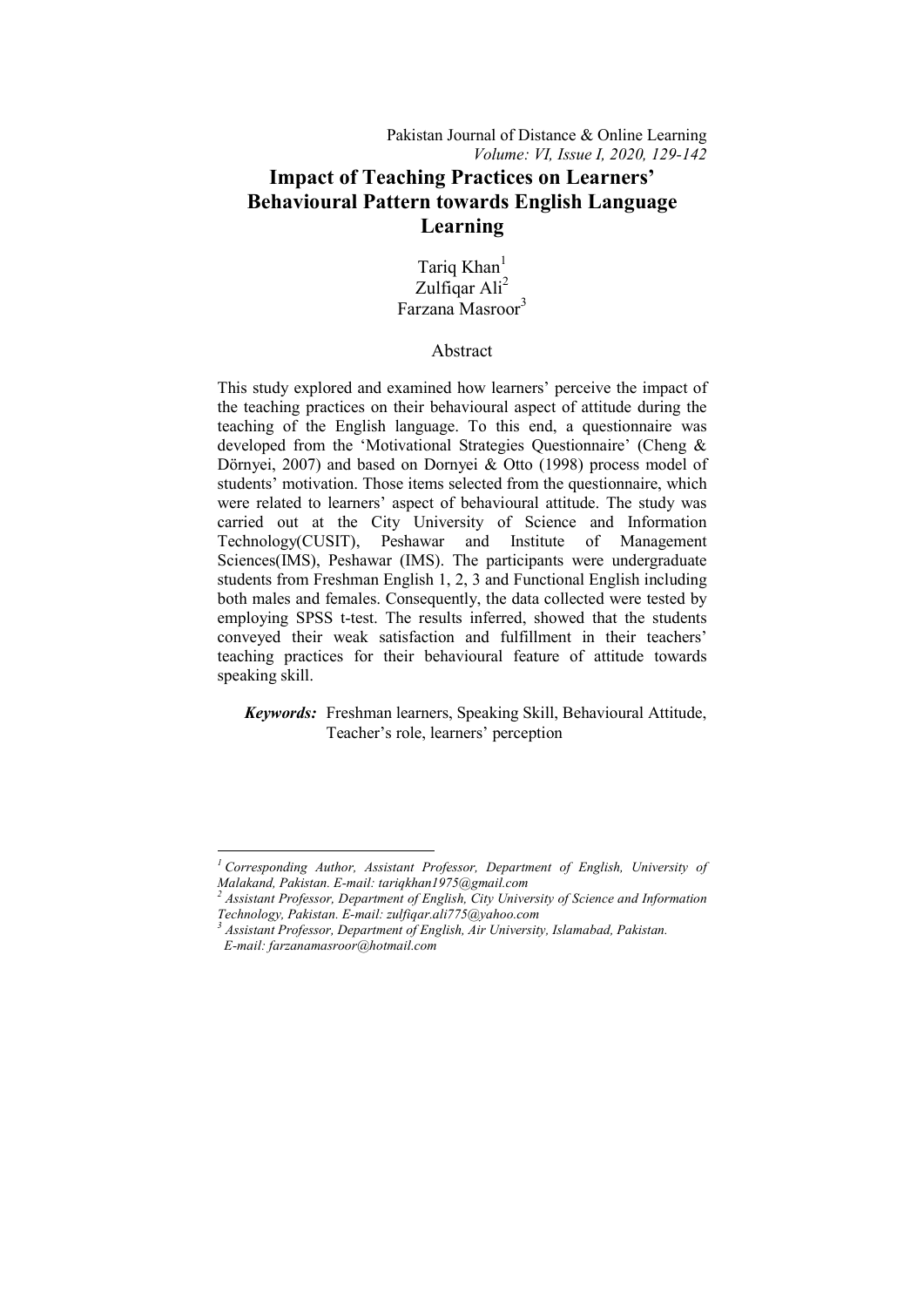# **Introduction**

 There is a growing belief that learners' attitude is the essential component needed for successful language learning. A favourable attitude towards language, its culture, language teacher andlanguage environment is a must for successful language learning. Gardner and Lambert (1972) argued that the learners' ability to master a language is not only the matter of mental competence but there are other factors involved too such as learners' beliefs and attitude towards the target language (Cited in Hosseini, & Pourmandnia,2013).

 Sufficient verbal communicative competence in the English language is the constituent component of education in Pakistan. Nonetheless, a pervasive concern is that, regardless of given significance to the fact of being articulate in the English language, learners (in the existing milieu) are unable to gain an adequate degree of proficiency in the said language even at the culmination of compulsory core education.

 Several factors influence learners' attitude, including filialfamilial reassurance and school environment. Nevertheless, teacher's role in the pedagogy has been the notable component that controls learners' behaviour and thus brings about influential changes in the learning competence of students and is accountable for guiding the behaviour of students towards language learning (Dornyei 1994; Noels et.al 1999). However, the fact cannot be overlooked that the English language teacher faces challenges from the learners' side in the language classroom that makes the role and responsibility of the language teacher arduous as well as unique. In this connection, Ames (1990, p.410) extrapolates that: 'Effective schools and effective teachers are those who develop goals, beliefs, and attitudes in students that will sustain a longterm involvement and that will contribute to quality involvement in learning'.

### **Literature Review**

Oxford and Shearin (1994) believe that attitude is one of the seminal factors that influence motivation in language learning. It is "sentiments towards the learning community and the target language" (p.12-28).

Attitudes are usually termed as acquired and thus comparatively stable relationships the learner has towards an object. To Gardner, attitudes are an integral constituent of motivation (intrinsic and extrinsic), that "refers to the combination of effort plus desire to achieve the goal of learning plus favourable attitudes towards learning the language" (1985, p.10). Gardner and Maclntyre (1993) suggest an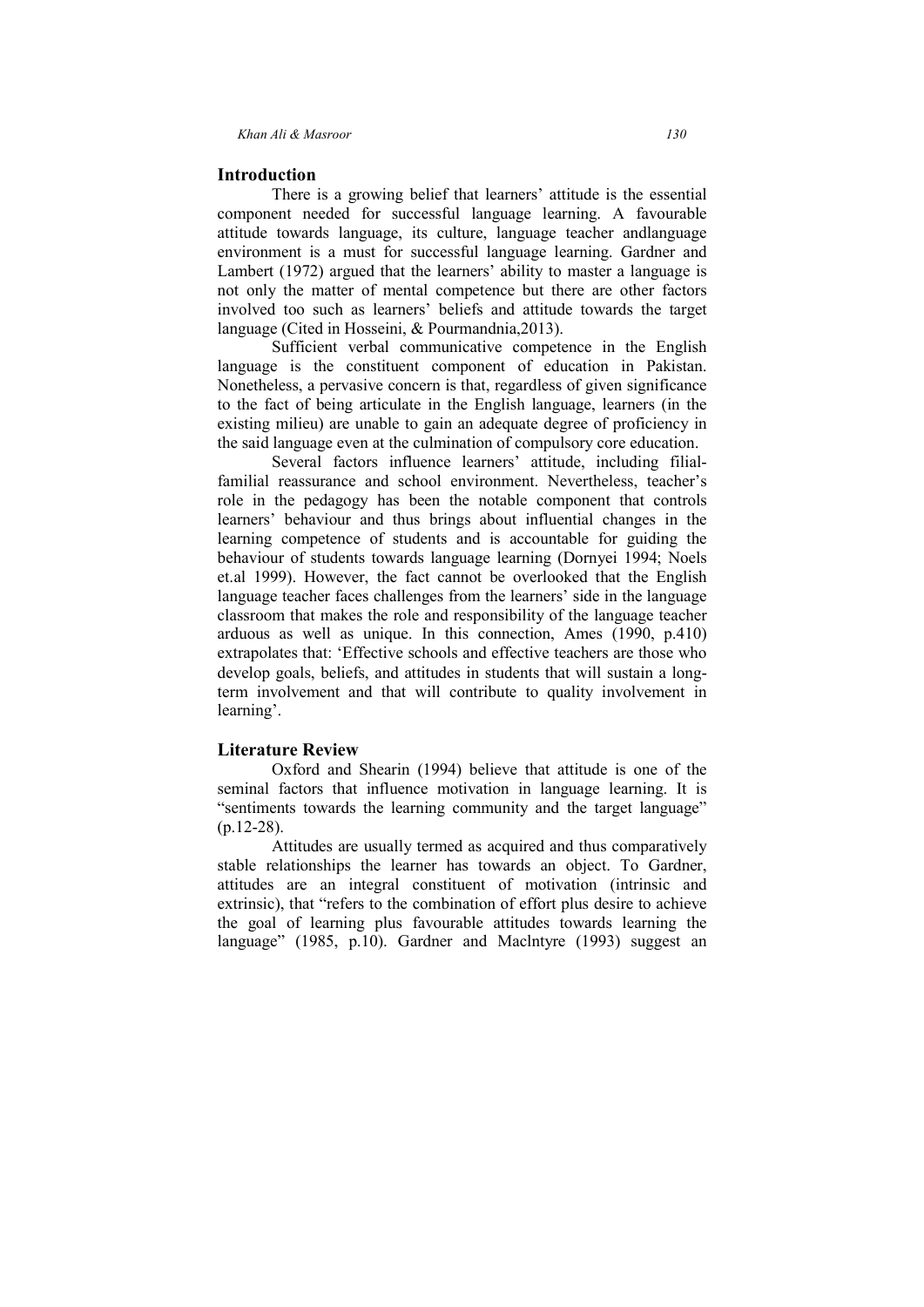adhesive relationship between motivation and attitude. They opine that it plays a pivotal role in enhancing levels of motivation that affect the process of language learning. By contrast, Brown upholds "that second language learners benefit from positive attitudes and that negative attitudes may lead to decreased motivation and, in all likelihood, because of decreased input and interaction, to unsuccessful attain proficiency" (2000, 181). uage learning. By contrast, Brown upholds "that second<br>ers benefit from positive attitudes and that negative<br>ad to decreased motivation and, in all likelihood, because<br>input and interaction, to unsuccessful attainment of

The learners' attitude towards learning English has adversely been affected by the Grammar Translation Method that is still in vogue in the majority of the schools in Pakistan, especially in public sector been affected by the Grammar Translation Method that is still in vogue<br>in the majority of the schools in Pakistan, especially in public sector<br>institutions. Yet, the learners' attitudinal propensity towards communicative competence is still in practice. Lately, Zeeshan (2016) surveyed the learners of public sector schools in the Baluchistan province of Pakistan, where he examined the learners' attitude towards Communicative Language Teaching and Grammar Translation Method. The learners were less interested in the Grammar Translation Method (GTM) as compared to their attitude (they expressed) towards Communicative Language Teaching (CLT). If the learners of public sector schools in the Baluchistan province<br>istan, where he examined the learners' attitude towards<br>nicative Language Teaching and Grammar Translation Method<br>as compared to their attitude (they exp age learning. By contrast, Brown upholds "that second<br>rs benefit from positive attitudes and that negative<br>ad to decreased motivation and, in all likelihood, because<br>apput and interaction, to unsuccessful attainment of<br>00,

three different yet closely connected perspectives. They represent learners' behavioural, emotional and cognitive patterns. All the aforesaid three factors structures and restructures learner's liking and disliking o an object or the environment they live in and shape their attitude towards learning a language (Choy & Troudi, 2006).

Clark and Trafford (1995) dilate upon the significance of the teacher-student relationship, in which the teachers conveyed their three factors structures and restructures learner's liking and disliking of<br>an object or the environment they live in and shape their attitude towards<br>learning a language (Choy & Troudi, 2006).<br>Clark and Trafford (1995) di important variable that impacts their attitude towards language learning, whereas De Pietro (1994) argues that pedagogy has nothing to do with learners' attitude because when and if they hold indifferent attitude. pedagogy is less important in fixing and improving learners' attitudinal issues. Notwithstanding, these remarks are in contrast with each other pedagogy is less important in fixing and improving learners' attitudinal issues. Notwithstanding, these remarks are in contrast with each other and decline the postulations highlighted by some of the in-depth research that upholds the view that there is an interwoven relationship between the learners' attitude and pedagogical practices (Dörnyei, 1998, Nikolov, 1998 Cited in Brendan Barter, 2006). attitude towards language learning,<br>t pedagogy has nothing to do with<br>l if they hold indifferent attitude, *131*<br>man and attitude. They opine that it<br>sls of motivation that affect the<br>sast, Brown upholds "that second<br>ive attitudes and that negative<br>on and, in all likelihood, because<br>to unsuccessful attainment of<br>learning Englis Clark and Trafford (1995) dilate upon the significance of the tudent relationship, in which the teachers conveyed their understanding apropos teacher's role as beinga vitally t variable that impacts their attitude towards

Garner (1998) remarks that: "Wise teachers allow each of their Garner (1998) remarks that: "Wise teachers allow each of their students to guide them to what the students find particularly enjoyable and worth learning. The result will be greater student interest, sense of competence, creativity, learning and preference for challenges." In setting up a motivating classroom environment, it should create an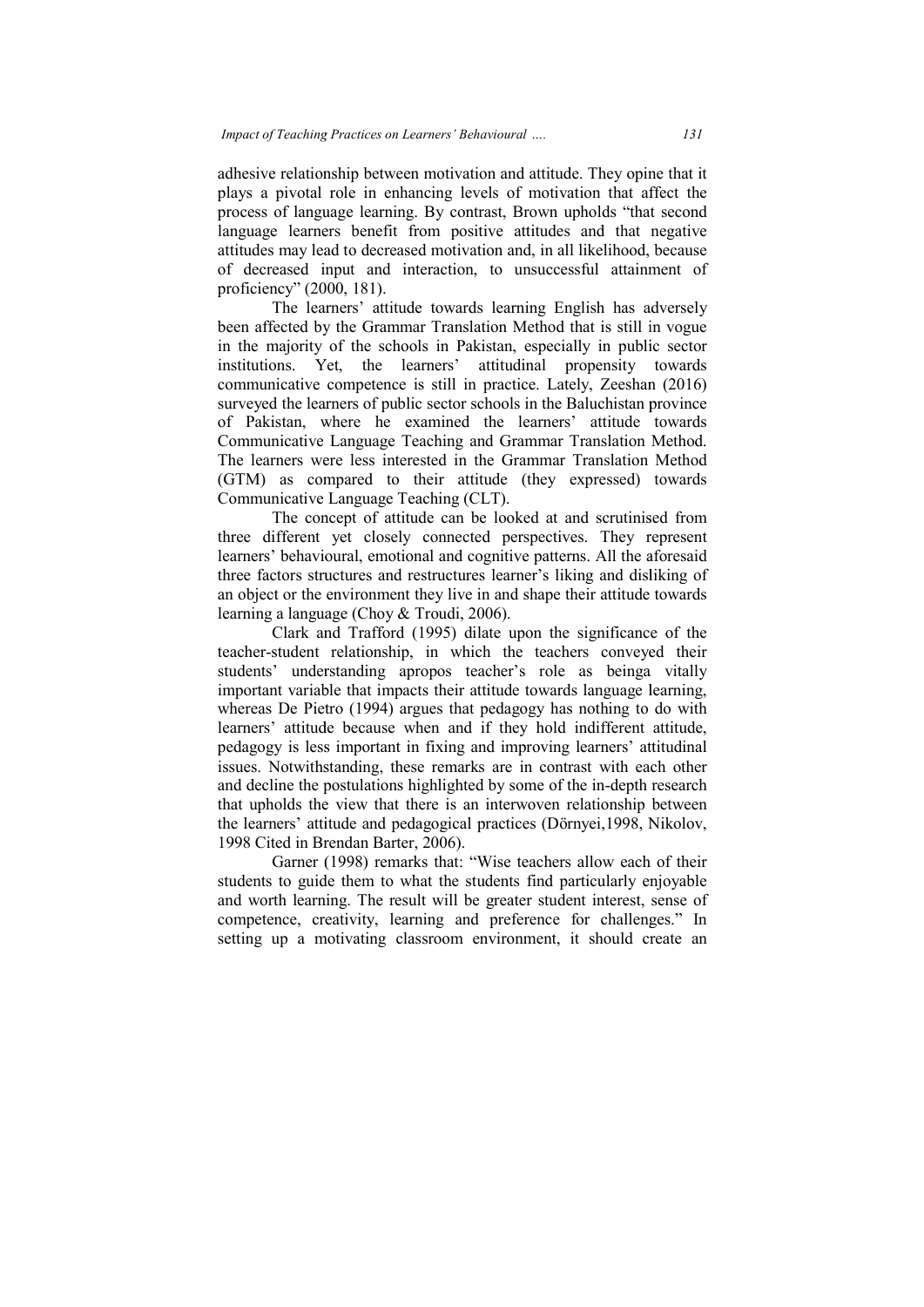interesting setting for establishing an optimistic attitude of learners towards the target language that is concomitant for effective learning. Hall (2009) stresses the same point by arguing that fluency in the English language is considered to be the key of success as it is the dominant language of technology, banking and sciences, so a positive attitude towards the English language is a predictor of success in learning English.

**Behavioural Aspect of Attitude:**T he behavioural aspect of attitude deals with how one behaves or reacts to a particular situation. Kara (2009) believes that Positive attitudes lead to the exhibition of positive behaviours toward courses of study, with participants absorbing themselves in courses and striving to learn more. Such students are also observed to be more eager to solve problems, to acquire the information and skills useful for daily life and to engage themselves emotionally.

 The close connection between attitude and behaviour assumes that there is constancy between the two and that one's behaviour is expected to be in line with the attitude one holds. The strength of attitude is a good predictor of behaviour, and the stronger is the attitude one holds the more it will affect one's behaviour.

 In 1860, Lazarus & Steinthal describes the influence of Anglo-European in "Volkerpsychologie" focusing on the idea of a collective mind. It promotes the notion that development of personality depends upon cultural and community influences, especially through language, as language is not only a social product of the community but a mean through which a particular social thought in the individual can be encouraged (simplypsychology.org).

 The current study was important in the context of English language learning and teaching. In this regard, the learners are criticised for their indifferent attitude towards language learning; nevertheless, the causes and reasons for such attitude are occasionally investigated. The study is helpful for the language teachers as well, who routinely correspond with learners who are least interested in the language class.

# **Objective of the Study**

 The objective of the paper was to figure out as to how the teaching practices in the language class impact learners' perception of attitude towards English language learning.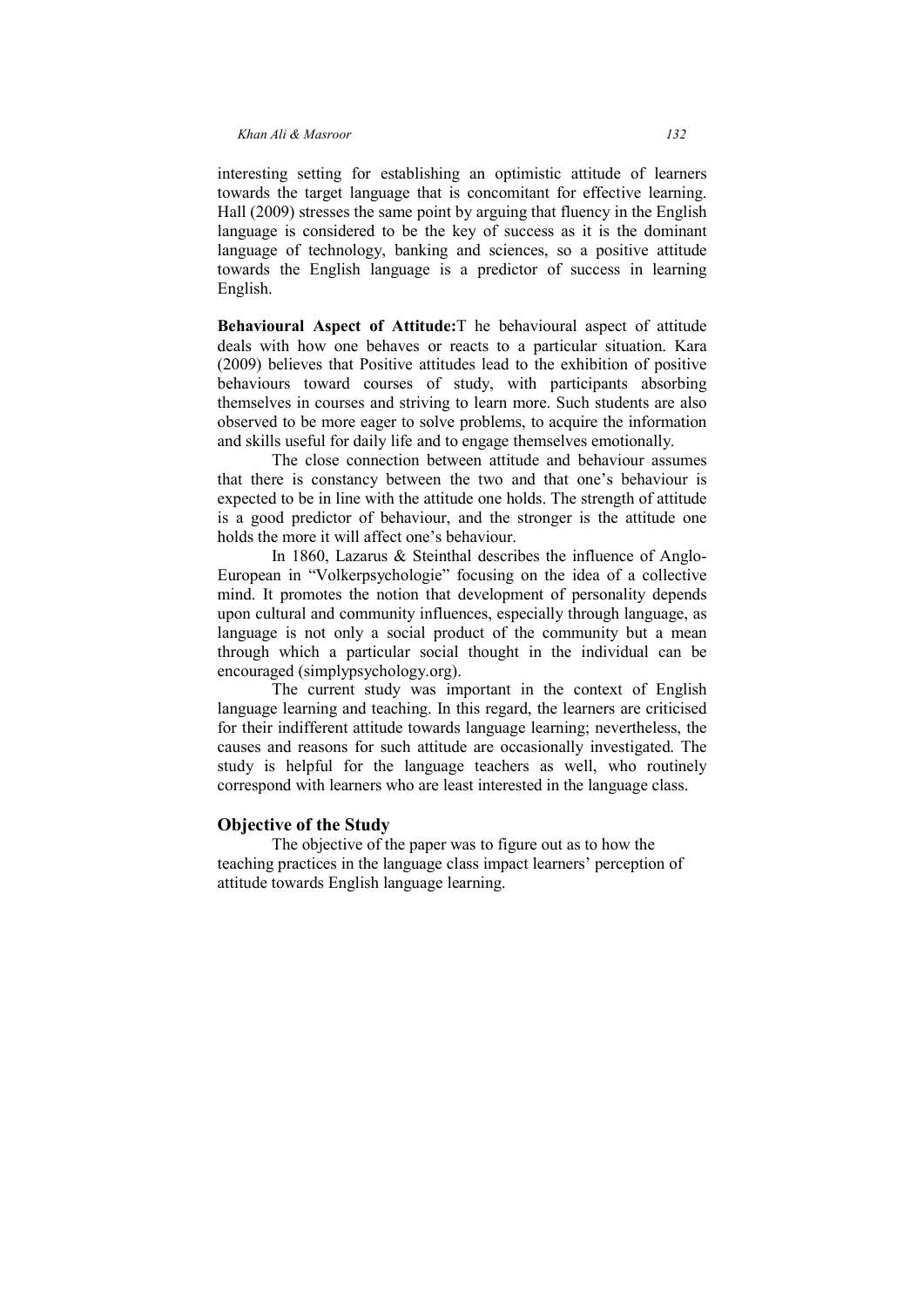# **Methodology Study Design**

The study design followed a qualitative research pattern, invoking descriptive and inferential techniques. The learners were assessed by a questionnaire which they had to fill in with options next to their choice.

### **Participants**

The participants of the study hail from the City University of Sciences and IT (CUSIT), Peshawar and Institute of Management<br>
Sciences and IT (CUSIT), Peshawar and Institute of Management<br>
Sciences and IT (CUSIT), Peshawar and Institute of Management Sciences (IMS), Peshawar. All of the 163 selected participants studying in different undergraduate courses, i.e., BBA, B.Ed, B.Com, BS computer Sciences and BSc Engineering.

#### **Instrument**

The instrument of the study was the questionnaire adapted from Motivational Strategies Questionnaire' (Cheng & Dörnyei, 2007) and based on Dornyei & Otto (1998) process model of students' motivation. The items selected from the questionnaire related to the learners' behaviour towards learning the language. 7 point-Likert scale was employed with 1 Strongly Disagree and 7 Strongly Agree. they had to fill in with options next to<br>study hail from the City University of<br>shawar and Institute of Management<br>of the 163 selected participants studying<br>urses, i.e., BBA, B.Ed, B.Com, BS<br>ineering.<br>udy was the questionn

#### **Data Collection**

The questionnaires were distributed among the learners and clarified the points when the learners had difficulty to fill in.

# **Data Analysis**

The data collected were tabulated and scrutinised by employing a statistical sampling technique, that is, one-sample t-test to obtain the difference between the mean score and the significance. Based on analysis and elucidation of data, conclusions were inferred and recommendations were offered.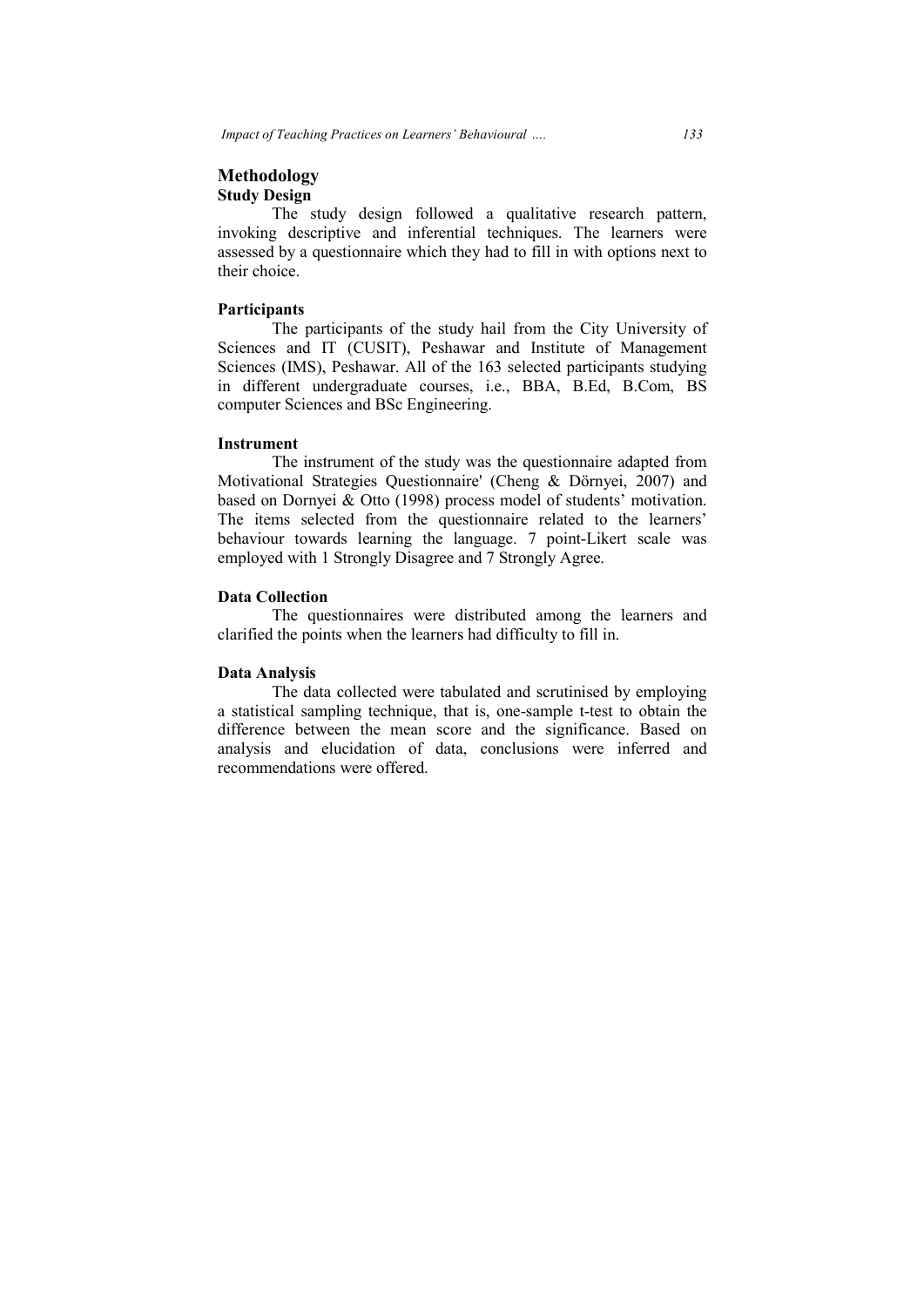*Khan Ali & Masroor 134*

#### **Findings**  Table1

*Enthusiasm of Teacher for teaching English in the class as perceived by students* 

| Mean   |        | t.value | df  | Sig.<br>(2-tailed) | <b>Mean Difference</b> |
|--------|--------|---------|-----|--------------------|------------------------|
| Female | Male   |         |     |                    |                        |
| 5.1600 | 4.9646 | 9.111   | 162 | .000               | 1.02454                |

First investigative question asked whether the teacher showed enthusiasm while teaching in the class where 7-point Likert scale was used for responses. Mid value 4 is taken as the threshold for a neutral response that can be taken as the test value for null hypothesis while below 4-point show inclination towards disagreement and more than 4point show toward an agreement.

Table 1 shows the difference between means score and neutral position is 1.025 which is found statistically notable at  $t = 9.11$  (p-value  $\le$ 0.01), concluding that the respondents expressed a leaning above than 4 points; however, their options remained on the weak level of satisfaction and did not opt to select the strong options.

Additionally, we carried out a frequency analysis of the various type of responses including respondents' disagreement, neutrality and agreement. Out of the total, 14.7 percent respondent showed disagreement, 19 percent remained neutral and 62.3 percent showed agreement. In total, one-third showed disagreement or remained neutral while around two-third showed their agreement. Overall, the learners' showed their weak satisfaction and restrained to go beyond the weak level of satisfaction.

Table 2

*Students' Response about their learning to speak English in class*  The second investigative question asked whether the learners learn how

| Mean   |                                  | t.value | df  | Sig.<br>(2-tailed) | <b>Mean Difference</b> |
|--------|----------------------------------|---------|-----|--------------------|------------------------|
| Female | Male                             |         |     |                    |                        |
| 4.5200 | 5.1593                           | 9.494   | 162 | .000               | .96319                 |
|        | to graph in English in the close |         |     |                    |                        |

to speak in English in the class.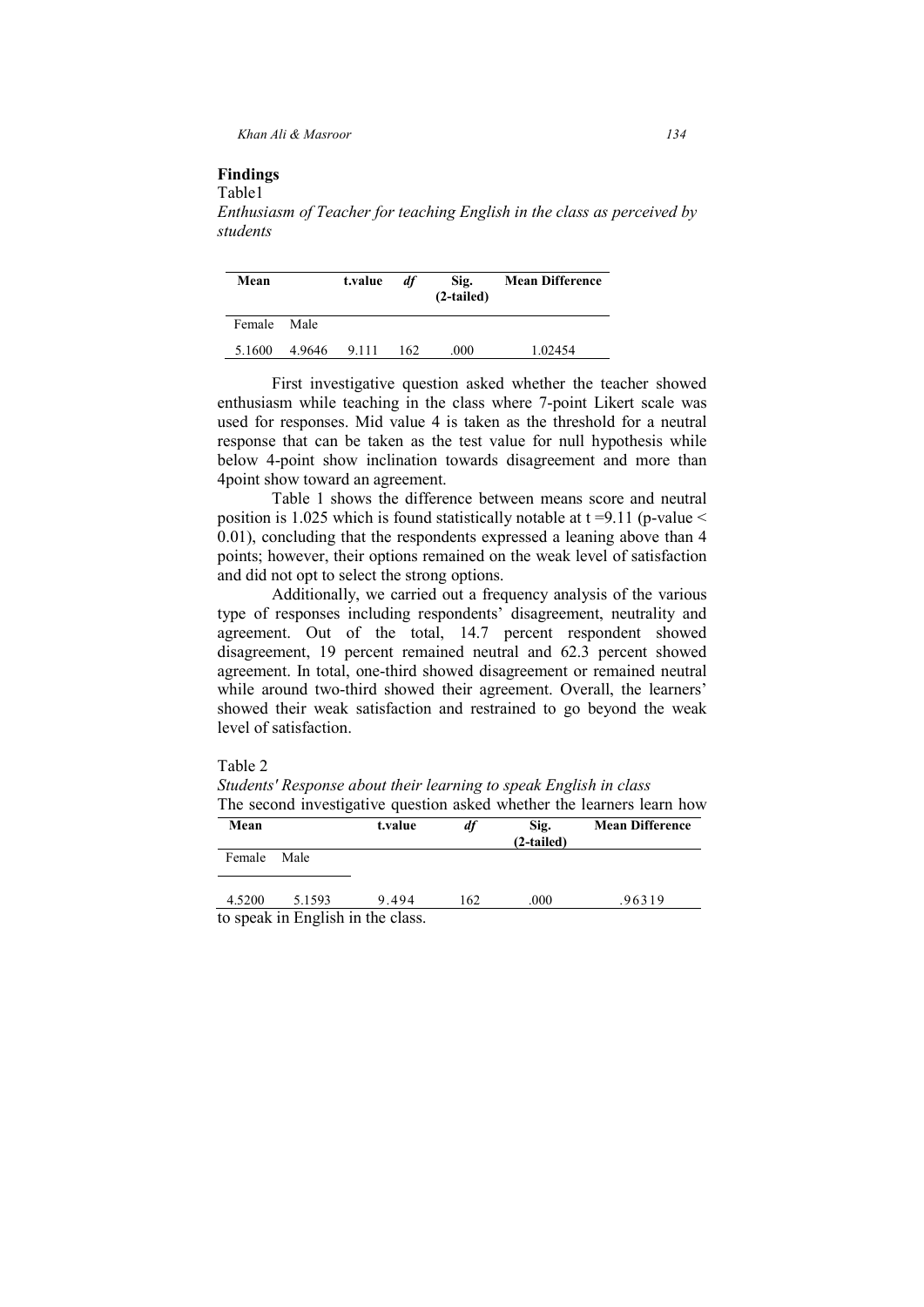Table 2 underlines the difference between means score and neutral position which is 0.96 and is revealed as statistically important at t  $=9.494$  (p-value  $\leq$  0.01), concluding that the respondents testified apropensity towards the level that was beyond 4 points; however, they have remained hesitant to mark score 6 or 7. In the table above, it is found that the respondents were in slight concordance with their learning to speak in English in the class. ue  $\leq$  0.01), concluding that the respondents testified wards the level that was beyond 4 points; however, they l hesitant to mark score 6 or 7. In the table above, it is respondents were in slight concordance with thei and is revealed as statistically important at t<br>1), concluding that the respondents testified<br>level that was beyond 4 points; however, they<br>to mark score 6 or 7. In the table above, it is<br>ts were in slight concordance wit

The frequency analysis of the responses of the respondents showed that out of the total, 13.5 percent respondent showed disagreement, 17.8 percent remained neutral and 68.7 percent showed agreement by marking the level 5, 6 or 7. In total, approximately, one third showed disagreement or remained neutral while around two-third showed their agreement. Around 30 percent of the learners hesitated to show their full confidence and just marked the level that is below 6. We show their full confidence and just marked the level that is below 6. We can infer from their selection of marking the weaker degree of agreement 'to some extent' that learners have shown hesitation by not marking the highest level of satisfaction over the question whether they learn speaking English in the class and thus can be concluded that learners are partly engaged in activities that are meant to motivate them to learn to speak in the target language. be the learners hesitated to<br>marked the level that is below 6. We<br>king the weaker degree of agreement<br>shown hesitation by not marking the<br>the question whether they learn<br>us can be concluded that learners are<br>remaint to mo

# Table3

*Students' Response About Provision of Activities by Teacher to Improve Their Speaking Skill*

| Mean   |        | t.value | df  | Sig.<br>(2-tailed) | Mean<br><b>Difference</b>                                        |
|--------|--------|---------|-----|--------------------|------------------------------------------------------------------|
| Female | Male   |         |     |                    |                                                                  |
| 4.4800 | 5.4690 | 8.641   | 162 | .000               | 1.16564                                                          |
|        |        |         |     |                    | The third investigative question asked from the learners whether |

their teachers gave them activities in the class to improve their speaking skill.

Table 3 highlights the difference between means score and neutral position which is 1.17 and is found statistically significant at  $t = 8.641$  (pvalue  $\leq 0.01$ ), concluding that the respondent showed inclination towards position which is 1.17 and is found statistically significant at  $t = 8.641$  (p-<br>value  $\le 0.01$ ), concluding that the respondent showed inclination towards<br>the level that was beyond the neutral position 4; however, their was reflected by not claiming the strong level 6 or 7. The table further reveals that the respondents were inclined towards the agreement, however, they restricted towards mild satisfaction. they  **t.value** *df* **Sig.**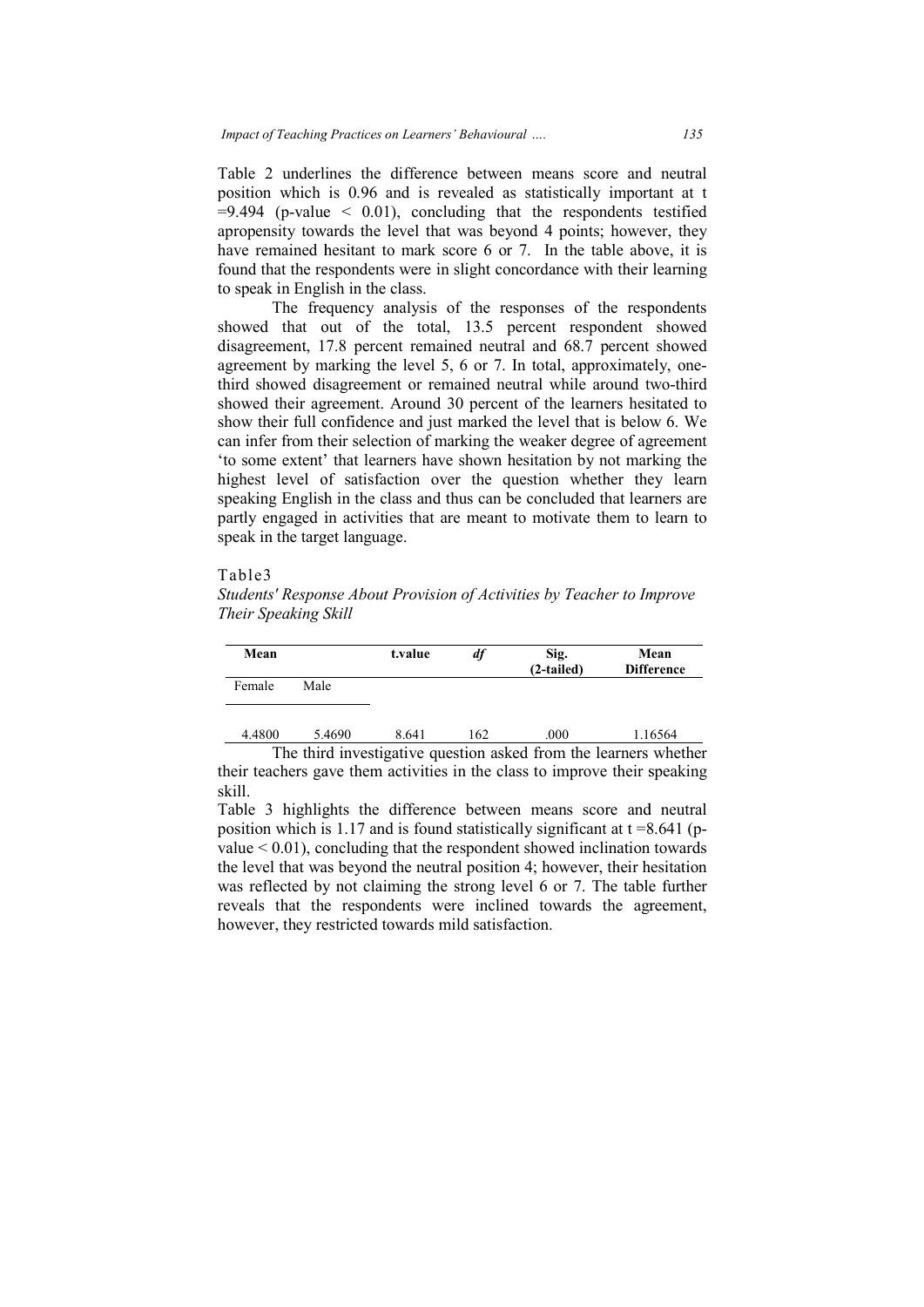#### *Khan Ali & Masroor 136*

The frequency analysis of the responses of the learners revealed that 19.6 percent out of total, expressed the negative view along with 11.5 percent remained neutral while 13.5 percent showed mild agreement. 55.2 percent have shown strong confidence for being provided with speaking activities by their teachers for the improvement of their speaking ability.

# Table 4

*Response of Students About Their Teacher giving them confidence to Speak in English* 

| Mean   |      | t.value | df | Sig.<br>(2-tailed) | Mean<br><b>Difference</b> |
|--------|------|---------|----|--------------------|---------------------------|
| Female | Male |         |    |                    |                           |

Question No.4 asked the learners whether their teachers gave them the confidence to speak in the English language. 4.0800 5.4602` 11.827 162 .000 1.34356

Table 4 reveals the difference between means score and neutral position which is 1.34 and is found statistically significant at  $t = 11.827$  $(p-value < 0.01)$ , concluding that the respondents showedan inclination towards the level that is higher than neutral position 4; however, their hesitation persisted by not marking the level 6 or 7. Here in the table, it is found that the respondents have shown an inclination toward an agreement that their teachers give confidence by motivating them to speak in English.

The frequency analysis done on this question provided the results in which, 10.4 percent respondents showed their disagreement, 22.7 percent remained neutral while 77.4 percent agreed that their teacher gave them the confidence to speak in English. However, 27 out of it, marked the weaker degree of agreement indicating their hesitation to fully support their teachers on this question, and just 25.2 percent of the respondents came up with a strong opinion regarding the confidence given to them to speak in English by their teachers.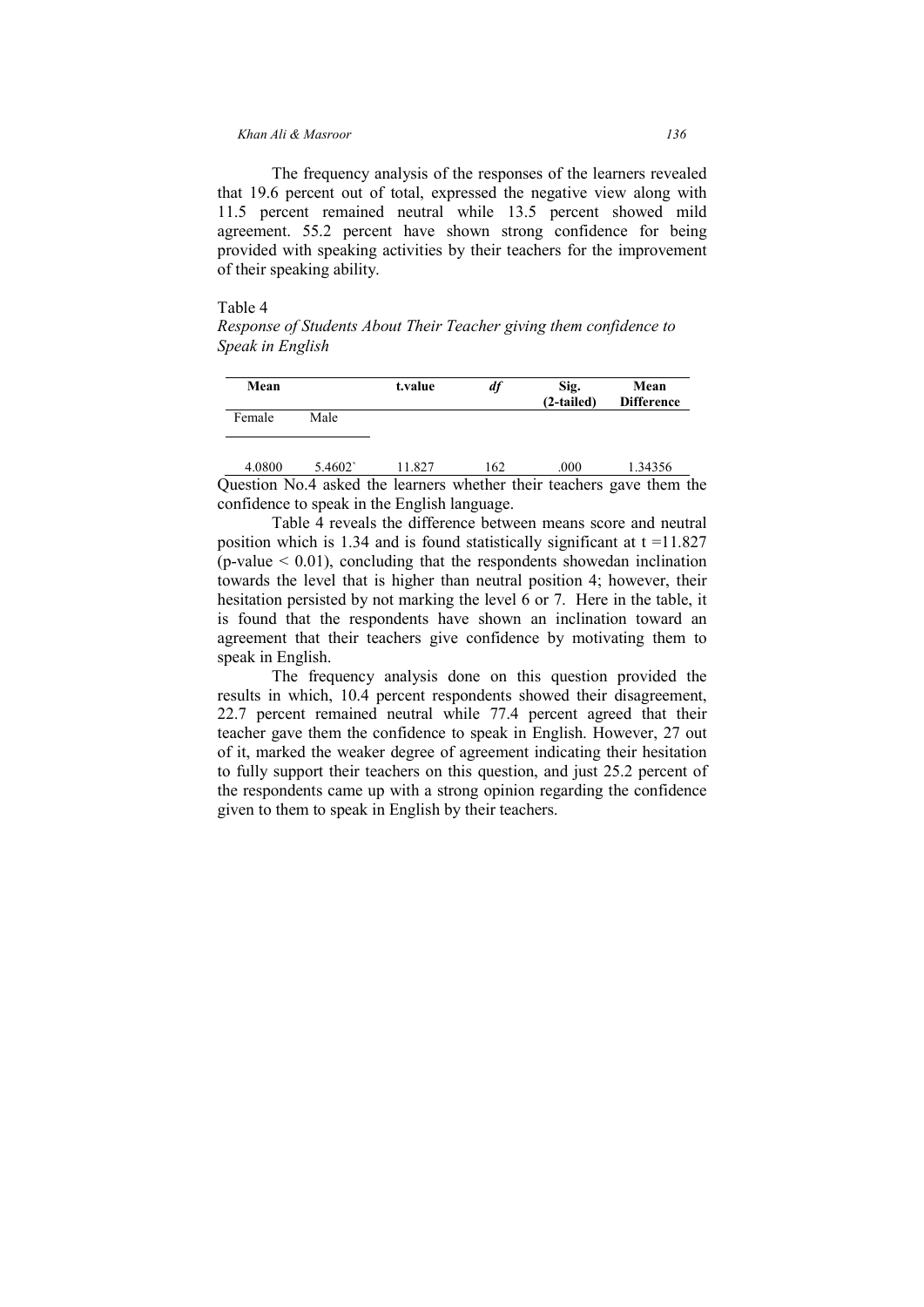Table: 5

*Students' Response about their teacher setting specific activities for learning English for communicative purposes ing* 

| Mean   |        | t.value | df  | Sig.<br>$(2-tailed)$ | Mean<br><b>Difference</b> |
|--------|--------|---------|-----|----------------------|---------------------------|
| Female | Male   |         |     |                      |                           |
| 4.3800 | 5.5487 | 3.035   | 162 | .003                 | 1.19018                   |

Question No.5 asked the learners whether their teachers set specific activities for learning English for communicative purposes or not.

Table 5 tells us the difference between means score and neutral position which is 1.19 and is found statistically significant at  $t = 3.035$  (p-value  $\le$ 0.01), concluding that the respondents showed an inclination towards the level that was higher than neutral position 4; however, they have not marked the stronger level. In the above table, it is found that the respondents were inclined toward an agreement that their teachers involved them in communication in the target language through different communicative activities. on No.5 asked the learners whether their teachers set specific es for learning English for communicative purposes or not.<br>5 tells us the difference between means score and neutral position is 1.19 and is found statistical

According to the frequency analysis, 17.2 percent out of the total respondents expressed their disagreement, 16.6 percent remained neutral and 62 percent showed their agreement, however, out of the agreed respondents who have gone with weak agreement make 25.8 percent. Just 11.7 percent chose the highest level. The results, if taken on a positive note, has reached the level of satisfaction due to better performance by some of the teachers whose students chose the highest ranking for their performance, however, it cannot be taken as highly satisfactory as the overall ranking has not reached the level beyond 5, which indicates that quite many learners have not gone for the highest ranking for their teachers' performance in this area, which is why their score failed to reach the level 6 or beyond. communication in the target language through different<br>citivities.<br>g to the frequency analysis, 17.2 percent out of the total<br>essed their disagreement, 16.6 percent remained neutral txalue *df* Sig. Mean<br>
(2-tailed) Difference<br>  $\frac{3.035}{2}$   $\frac{162}{2}$   $\frac{.003}{2}$   $\frac{1.19018}{2}$ <br>
asked the learners whether their teachers set specific<br>
tring English for communicative purposes or not.<br>
the differenc

### Table 6

*Students' Response Response about the role of activities for learning English for communicative purposes*

| Mean   |        | t.value | df  | Sig.<br>(2-tailed) | Mean<br><b>Difference</b> |
|--------|--------|---------|-----|--------------------|---------------------------|
| Female | Male   |         |     |                    |                           |
| 3.6000 | 4.2389 | .400    | 162 | .690               | .04294                    |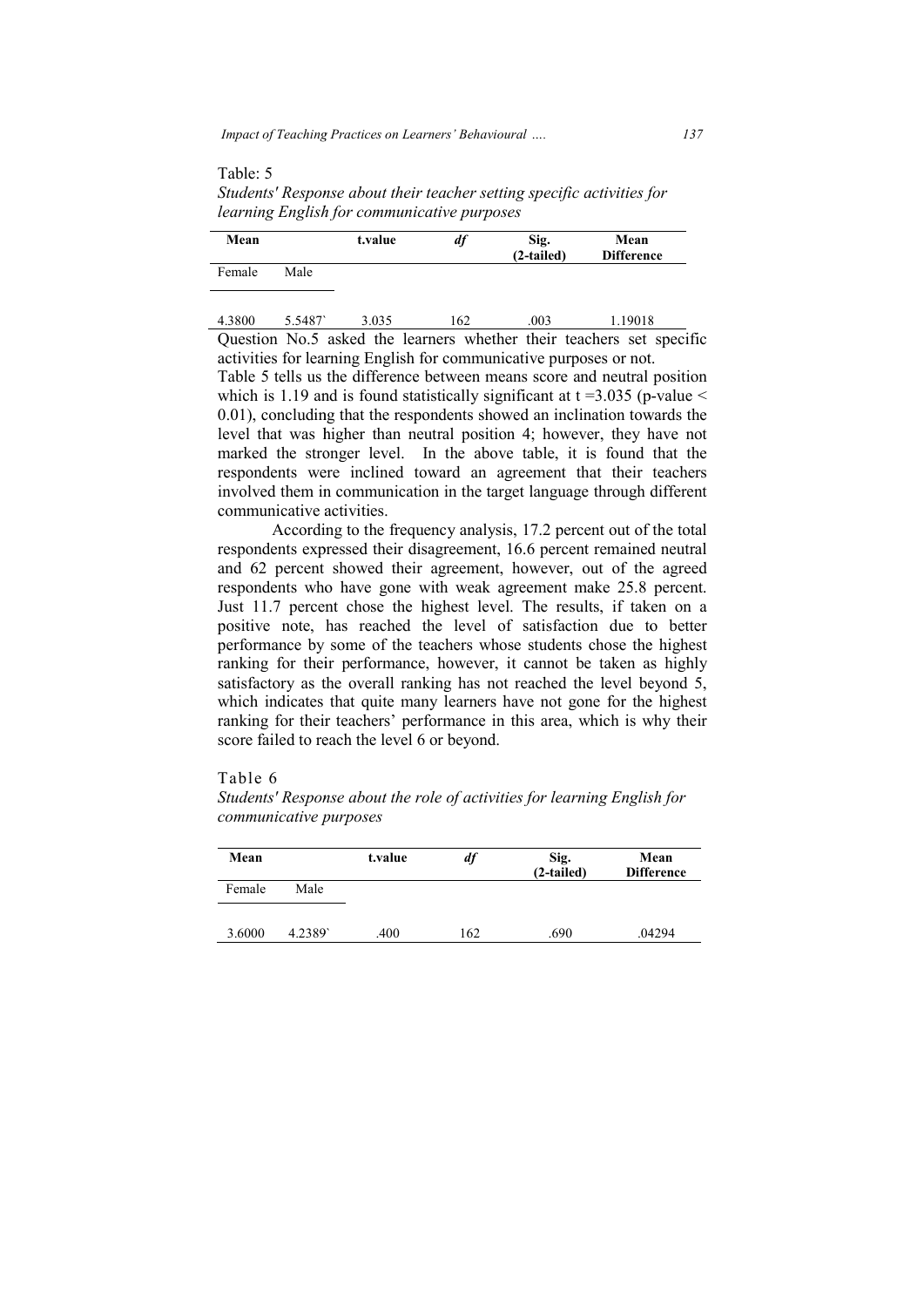Question No.6 asked the learners whether they find language learning activities helpful for communicative purposes.

Table 6 tells us the difference between means score and neutral position which is 0.04 and is found statistically insignificant at  $t = 9.709$  (p-value  $<$  0.69), concluding that the respondents showed an inclination towards the level that was almost a neutral position i.e., 4. In the above table, it is found that the respondents were inclined toward a neutral position which indicates that they found activities set by their teachers for communicative purposes less helpful for improving communication skill of English language.

The frequency analysis on the question revealed that out of the total, 32.5 percent respondents disagreed with the question, 25.8 percent remained neutral and 41.7 percent showed agreement. In total, almost more than half percent of the learners showed disagreement or remained neutral while less than half percent showed their agreement. In this way, it can be inferred that the responses of the learners did not show a satisfactory level. The scores indicated that the learners still need to have activities that could help them more to produce results.

# Table 7

*Students' Response about their peer interaction in English to improve your communication skill* 

| Mean   |                                                                           | t.value | df  | Sig.<br>(2-tailed) | Mean<br><b>Difference</b> |
|--------|---------------------------------------------------------------------------|---------|-----|--------------------|---------------------------|
| Female | Male                                                                      |         |     |                    |                           |
| 3.2400 | 4 5044                                                                    | 882     | 162 | -379               | .11656                    |
|        | Question No. 7 asked the learners whether they interact with each other i |         |     |                    |                           |

Question No.7 asked the learners whether they interact with each other in English to improve their communication skill.

As per the above Table 4.36, the difference between a mean score and neutral position is -0.2and is found statistically insignificant at t =0.882 (p-value  $\leq$  0.379), suggesting that the respondents remained hesitant to express their opinion; it indicated that they hardly engage themselves in communicating in English with each other. It is also evident that the teacher's role had not been impressive in this regard to influence learners' attitude and motivation towards speaking in English with each other.

The frequency analysis told us that 35 percent of the total responses disagreed to the question while the learners who remained neutral on this question make 21.5 percent. 33.6 percent have shown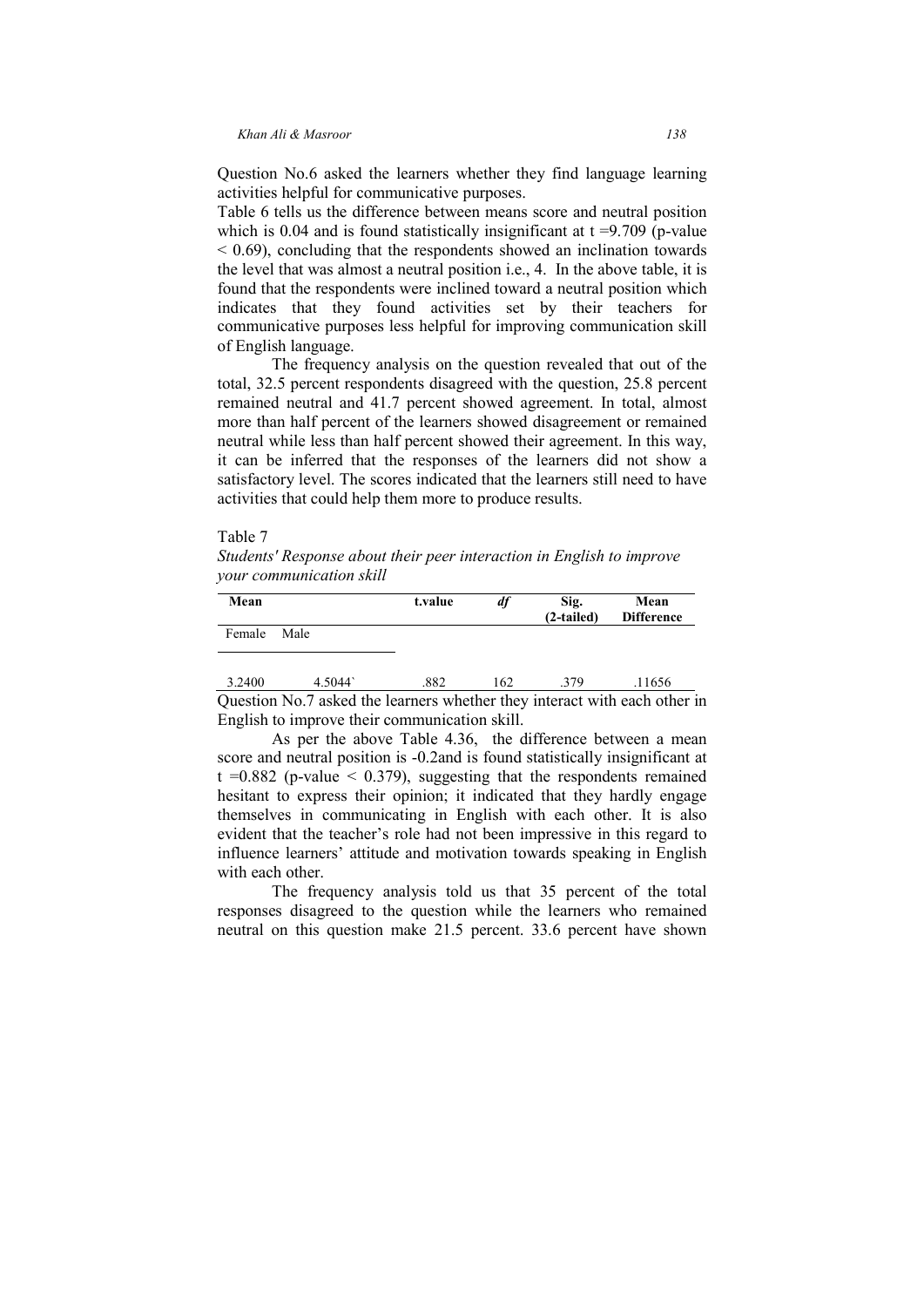their agreement regarding interaction with their classmates to improve their communication skill. 20.9 percent of the learners have shown their mild agreement which shows that the majority of the le learners avoid speaking English with each other in the class or outside the class.

Table 8 *Students' Response about their teacher asking for their opinion about English language teaching activities in the class*

|                                                                       | mild agreement which shows that the majority of the learners avoid<br>speaking English with each other in the class or outside the class.                                                                                                                                                                                                                              |         |     |                    |                           |  |  |
|-----------------------------------------------------------------------|------------------------------------------------------------------------------------------------------------------------------------------------------------------------------------------------------------------------------------------------------------------------------------------------------------------------------------------------------------------------|---------|-----|--------------------|---------------------------|--|--|
| Table 8                                                               |                                                                                                                                                                                                                                                                                                                                                                        |         |     |                    |                           |  |  |
| Students' Response about their teacher asking for their opinion about |                                                                                                                                                                                                                                                                                                                                                                        |         |     |                    |                           |  |  |
|                                                                       | English language teaching activities in the class                                                                                                                                                                                                                                                                                                                      |         |     |                    |                           |  |  |
| Mean                                                                  |                                                                                                                                                                                                                                                                                                                                                                        | t.value | df  | Sig.<br>(2-tailed) | Mean<br><b>Difference</b> |  |  |
| Female                                                                | Male                                                                                                                                                                                                                                                                                                                                                                   |         |     |                    |                           |  |  |
|                                                                       |                                                                                                                                                                                                                                                                                                                                                                        |         |     |                    |                           |  |  |
| 3.5600                                                                | 4.6814                                                                                                                                                                                                                                                                                                                                                                 | 2.441   | 162 | .016               | .33742                    |  |  |
| the value 4.                                                          | Question No.8 asked the learners whether their teachers ask for their<br>opinion when making strategies for language teaching.<br>Table 4.44 reveals the difference between means score and neutral<br>position which is 0.34 and is found statistically significant at $t = 2.441$ (p-<br>value $< 0.01$ ), showing respondents' hesitation to mark level higher than |         |     |                    |                           |  |  |
|                                                                       | The results of the frequency analysis on this question explain<br>that 31.3 percent of the total respondents have gone negative towards the<br>questions while 20.9 percent remained neutral to the question posed on<br>learners. However, 47.9 percent of the respondent agreed to the question;                                                                     |         |     |                    |                           |  |  |

The results of the frequency analysis on this question explain that 31.3 percent of the total respondents have gone negative towards the questions while 20.9 percent remained neutral to the question posed on learners. However, 47.9 percent of the respondent agreed to the question; out of them, 18.4 percent of the respondents expressed their mild agreement, which indicates that majority of the learners were not consulted regarding the introduction of language teaching activities in the class. which indicates that majority of the learners were not<br>regarding the introduction of language teaching activities in<br>n<br>e behavioural feature of attitude plays a significant role in 11.3 percent of the total respondents have gone negative towards the<br>ions while 20.9 percent remained neutral to the question posed on<br>ers. However, 47.9 percent of the respondent agreed to the question;<br>of them, 18.4 perc  $\frac{33742}{127}$ <br> $\frac{33742}{127}$ <br>ars ask for ore and net at t =2.44<br>evel higher<br>question experiency to the quessed their<br>reners were ing activities<br>seed their<br>mens were ing activities<br>standing of 014).<br>practices attitude i

# **Discussion**

The behavioural feature of attitude plays a significant role in motivating learners to learn the language. Swain (2013) comments that psychology and pedagogy have amplified the understanding of the influence on language learning (Cited in Dornyei, et.al, 2014).

The study focuses on the subject of teaching practices in a classroom environment and shows how the learners' attitude impacts their learning. They express their satisfaction with how a teacher teaches The study focuses on the subject of teaching practices in a classroom environment and shows how the learners' attitude impacts their learning. They express their satisfaction with how a teacher teaches while taking into ac to a great extent, inspires their behavioural facet of oral attitude towards language learning. However, a bigger part of them is still reluctant as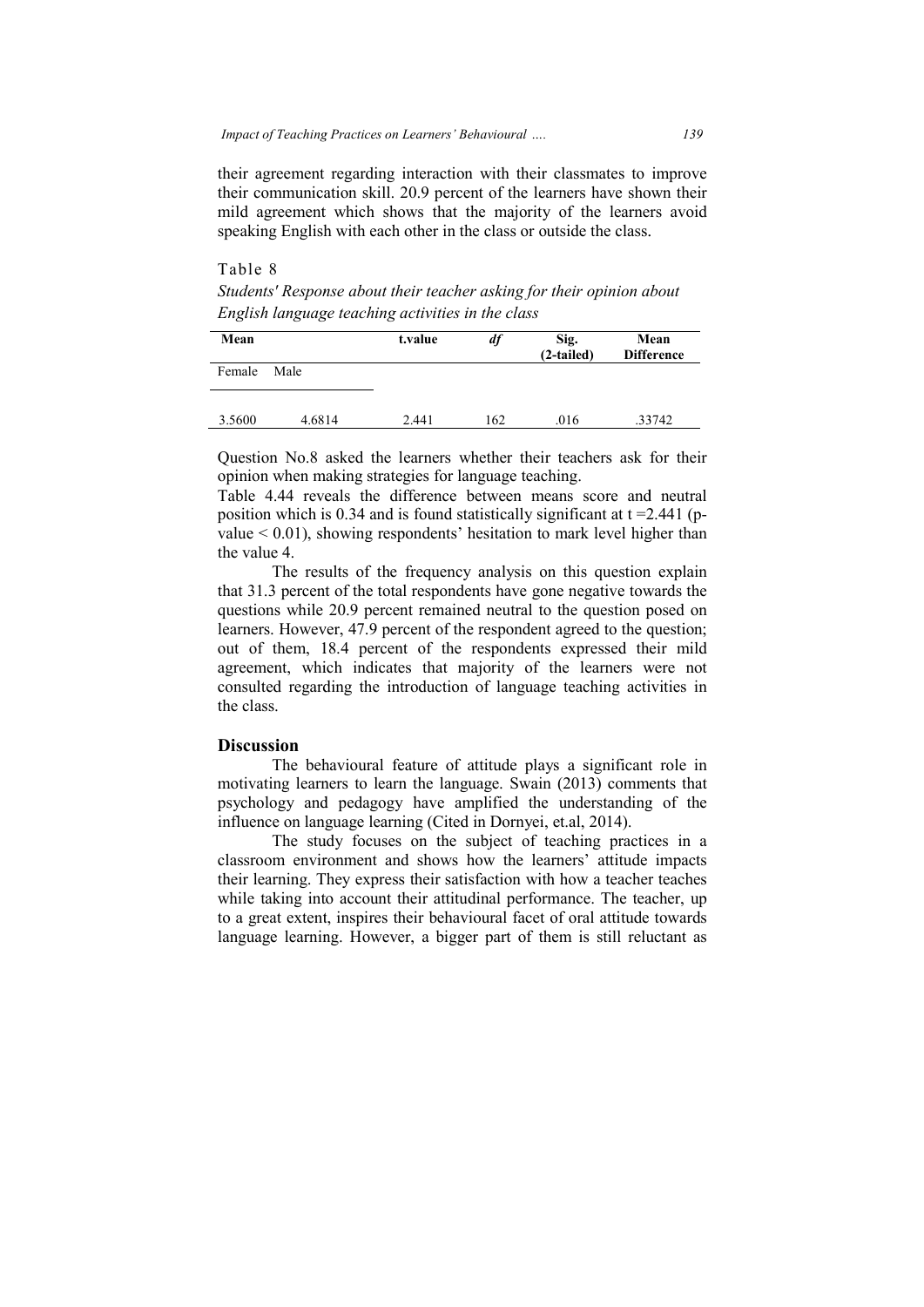they show their weak satisfaction and contained to reach the strong or the stronger level of agreement. However, there are statements in which learners restrained to the neutral value and shunned to express any opinion which indicates the learners' discontent.

As per the data analysed, the teachers' teaching practices are not strongly perceived by the learners and it is, therefore, they are less involved in various communicative activities that teachers carry in the classes. Learners have gone negative on item No.6 that suggests that learners do find communicative activities helpful for improving their oral communication. This is why item No. 7 clarifies that learners avoid communicating in the target language with each other in the language classroom. The learners selected weak level of satisfaction on almost all of the items indicating learners' behaviours are not strongly influenced by their teachers' teaching practices; it is, therefore, learners' behavioural attitude towards communicating in the target language remain unfavourable.

# **Conclusion**

Attitude is understood as the most important factor that plays a leading role in shaping learners' attitude in general, and behavioural aspect of attitude, in particular, is highly significant for successful learning or acquiring language. After analysing and discussing the behavioural aspect of attitude, it can be understood that learners perceive a weak impact of their teachers' teaching practices over their behavioural aspect of attitude as the majority of the learners showed hesitation to touch the strong level of satisfaction. These findings further reveal that the learners' behavioural aspect of attitude still needs much focus from the teachers to be streamlined. The learners showing their weak agreement towards the majority of the statement and refraining to go beyond the level of mild satisfaction indicate that learners require their teachers to be more particular in their approaches in handling classroom teaching practices to leave a strong positive impact on their behavioural aspect of attitude towards language learning.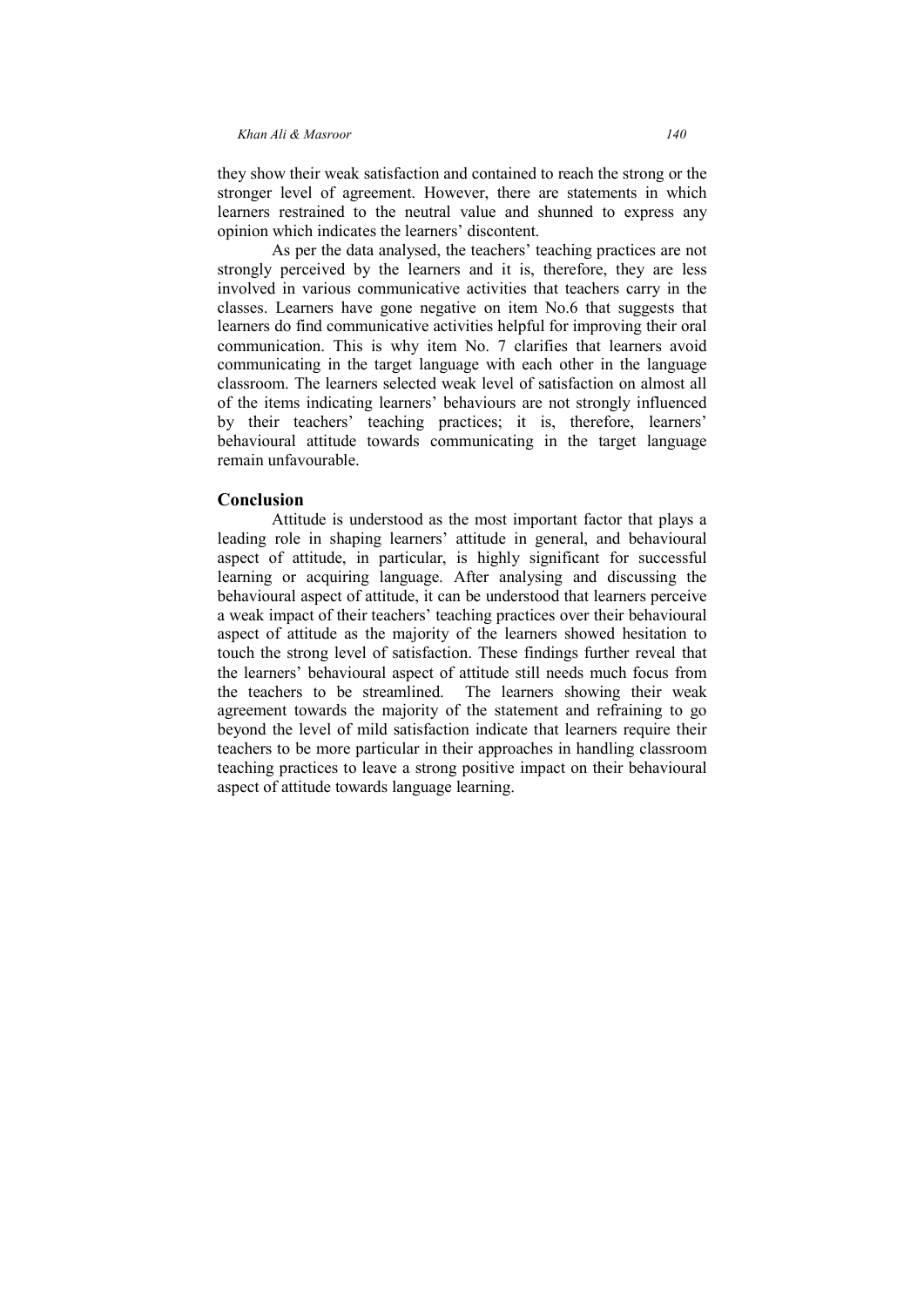# References

- Ames, C. (1990). Motivation: What teachers need to know. *Teachers Teachers college record* , *91*(3), 409-421
- Bartram, B. (2006). The L2 classroom: pupil perspectives on pedagogy in England,

Germany and the Netherlands. *Electronic Journal of Foreign Language* 

*Teaching*, 3(1), 90-101.

- Brown, H.D. (2000). *Principles of language learning and teaching* (4th Ed.). Englewood Cliffs NJ: Prentice-Hall.
- Cheng, H. F., & Dörnyei, Z. (2007). The use of motivational strategies in language instruction: The case of EFL teaching in Taiwan. *International Journal of Innovation in Language Learning Learning and Teaching* , *1*(1), 153-174.
- Choy, S. C., & Troudi, S. (2006). An Investigation into the Changes in Perceptions of and Attitudes Towards Lear Learning English in a Malaysian College. *International*  Perceptions of and Attitudes Towards Learning English in a Malaysian College. *International*<br> *Journal of Teaching and Learning in Higher Education*, 18(2), 120-130.
- 
- Dornyei, Z. & Csizer, K. (1998). Ten commandments for motivating language learners: Results of an empirical study. Language *Teaching Research, 2* (3), 203 – 229
- Dörnyei, Z., Henry, A., & MacIntyre, P. D. (Eds.). (2014). (Eds.). *Motivational dynamics in language learning* (Vol. 81). Bristol: Multilingual Matters.
- Fenstermacher, G. D., & Soltis, J. F. (2004). *Approaches to teaching* . New York: Teachers College Press.
- Gardner, R.C. (1985). *Social psychology and language learning: The role of attitudes and Motivation.* London: Edward Arnold.
- Gardner, R. C., & MacIntyre, P. D. (1993). A student's contributions to second-language learning. Part II: Affective variables. *Language teaching*, *26* (1), 1-11.